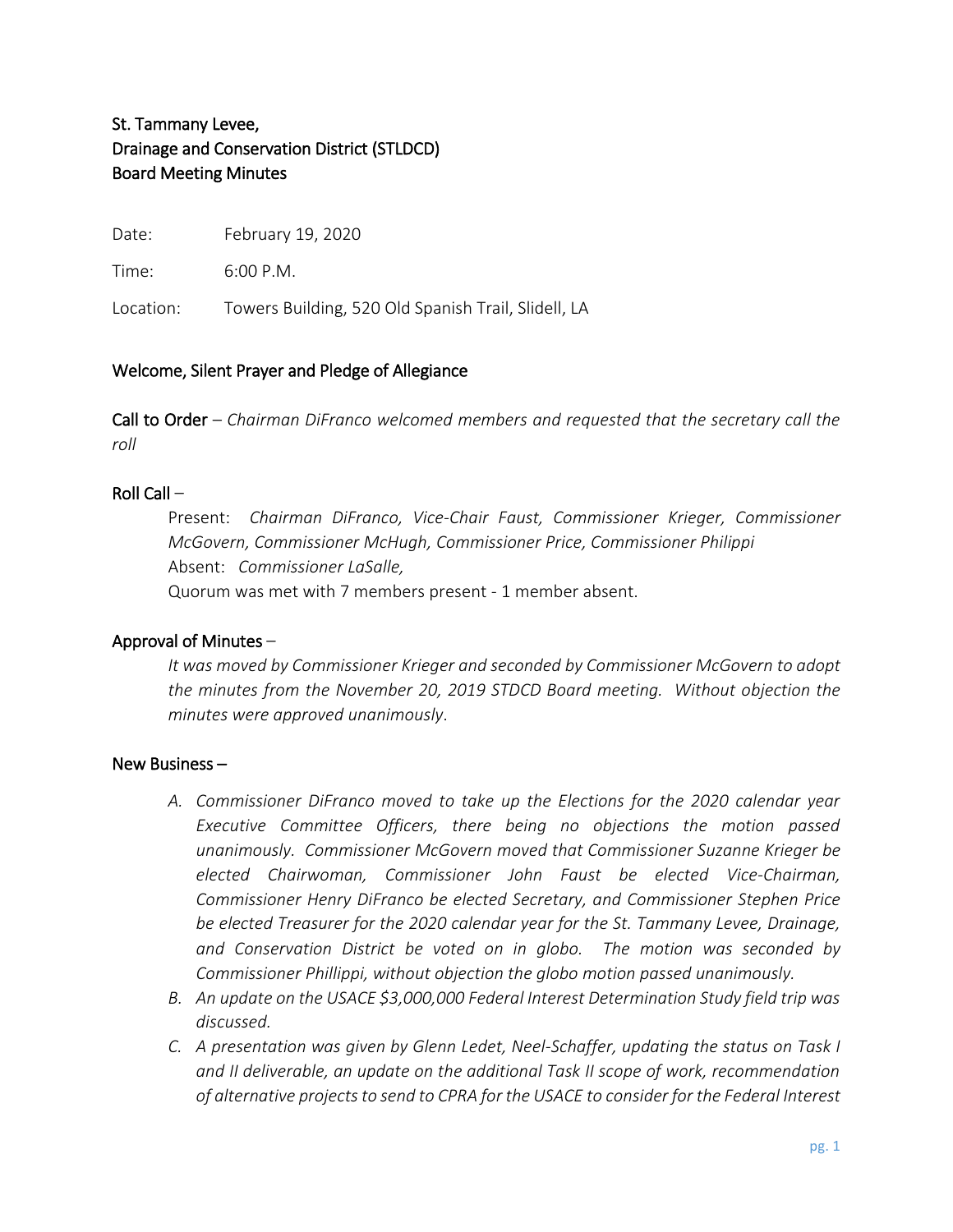*Study. Recommendations to St. Tammany Parish Government, the St. Tammany Levee, Drainage and Conservation District and CPRA to proceed with the study/engineering for the East St. Tammany Levee Protection System and the existing GOMESA funding from CPRA.*

- *D. Commissioner McGovern moved to approve the recommended project alternatives for the USACE consideration from the St. Tammany Parish Coastal Masterplan and request the USACE and CPRA be considered for the Federal Interest Study, based on the recommendations by Neel-Schaffer, seconded by Commissioner Phillippi. Without objections the motion carried.*
- *E. Commissioner McHugh moved that the Board and St. Tammany Parish Government coordinate efforts, based on the Neel-Schaffer recommendations, to authorize existing GOMESA funds from CPRA on the East St. Tammany Levee Protection System, seconded by Commissioner McGovern. There being no objection the motion carried.*
- *F. Commissioner Phillippi made a motion to allow the Treasurer and Chairman as signature authorities on the St. Tammany Levee, Drainage, and Conservation District bank account and necessary resolutions. Commissioner McHugh seconded the motion, without objections the motion passed unanimously.*
- *G. Commissioner Phillipi made a motion to remove any previous St. Tammany Levee, Drainage and Conservation District Executive Committee members currently on the bank account or a necessary. The motion was seconded by Commissioner McHugh, without any objections the motion passed unanimously.*

# Treasurer's Report –

*Commissioner Krieger reported that the ending balance of November 30, 2019 reflected \$33,259.48. Commissioner DiFranco asked for a motion to approve the Treasurer's November report to which Commissioner McGovern moved, seconded by Commissioner Price. There being no objections the motion passed unanimously.* 

*Commissioner Krieger reported that the ending balance of December 31 reflected \$33,259.48. Commissioner DiFranco asked for a motion to approve the Treasurer's December report to which Commissioner McHugh moved, seconded by Commissioner McGovern. There being no objections the motion passed unanimously.* 

*Commissioner Krieger reported that the ending balance of January 31 reflected \$26,506.68. Commissioner DiFranco asked for a motion to approve the Treasurer's January report to which Commissioner McGovern moved, seconded by Commissioner Price. There being no objections the motion passed unanimously. Commissioner DiFranco then moved to remove Henry DiFranco from the Bank Account as Chairman and moved that Commissioner Suzanne Krieger be listed as Chairwoman on the Bank Account. The motion was seconded was by Commissioner Faust, without objection the motion passed unanimously. Commissioner DiFranco then moved to remove Commissioner Suzanne Krieger as Treasurer*